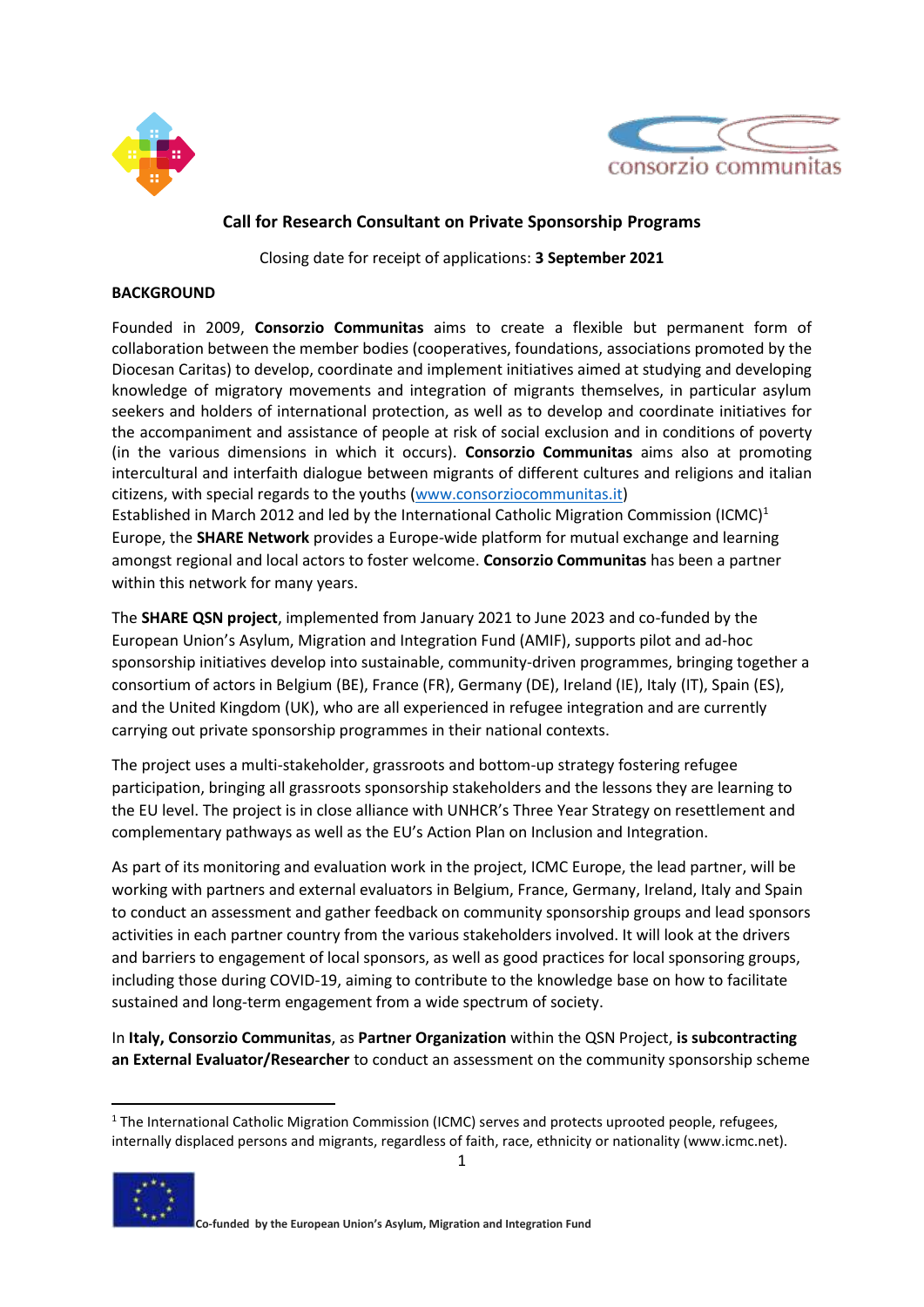in Italy. **The aim of the evaluation is to develop an understanding of the effectiveness of the Community Sponsorship model in Italy with a view to feeding into the ongoing development and enhancement of its designs**. A qualitative approach using semi-structured interviews will be adopted to ensure an in-depth understanding of the experiences and processes underpinning the schemes. Interviews will look into aspects of the application processes, refugee reception and support in the first few months and how this evolved over time, challenges faced, successes enjoyed and progress around integration. The evaluation will follow the Data Protection Principles, and relevant ethical guidelines.

## **RESPONSIBILITIES AND KEY AREAS OF ACTIVITY**

The external evaluator will cover the field research work that includes the interviews undertaken with different stakeholders of the Sponsorship model (support organisations, sponsor groups, refugees, local authorities, wider community implemented in Italy according to the following timeline:

## **TIMELINE**

Training session/kickoff meeting for external evaluators in 6 countries: 1<sup>st</sup> week of October

Desk research: 2nd week of October

Outreach to participants/setting up first interviews: October

Undertaking interviews and summarizing results: November 2021 - March 2022

Weekly meetings with ICMC research coordinator to report progress and any other aspect related with the research: November 2021 – March 2022

Data Analysis and presentation of first draft (both evaluation and case study): April – May 2022

Presentation of final draft (in country's language): June 2022

## **DELIVERABLES**

Findings will be presented in two documents:

- **An evaluation report** which aims to: (1) improves programme effectiveness by highlighting challenges and areas of best practice (2) maps out which groups are well suited for private sponsorship and areas for programme growth (3) ensures the accountability of programme implementation
- **A Case Study** which aims to identify the impact of CSS on wider communities and institutions in areas where Sponsorship groups operate (particularly rural communities of low diversity)

Both documents will be drafted by the external evaluator/researcher, hired by **Consorzio Communitas**, with the support of ICMC Europe's research consultants. Regular meetings will be held between the external researchers and the research consultants to monitor progress and address eventual challenges.

The evaluation report and the case study will be produced in the language of the country where research is conducted and will be translated into English.

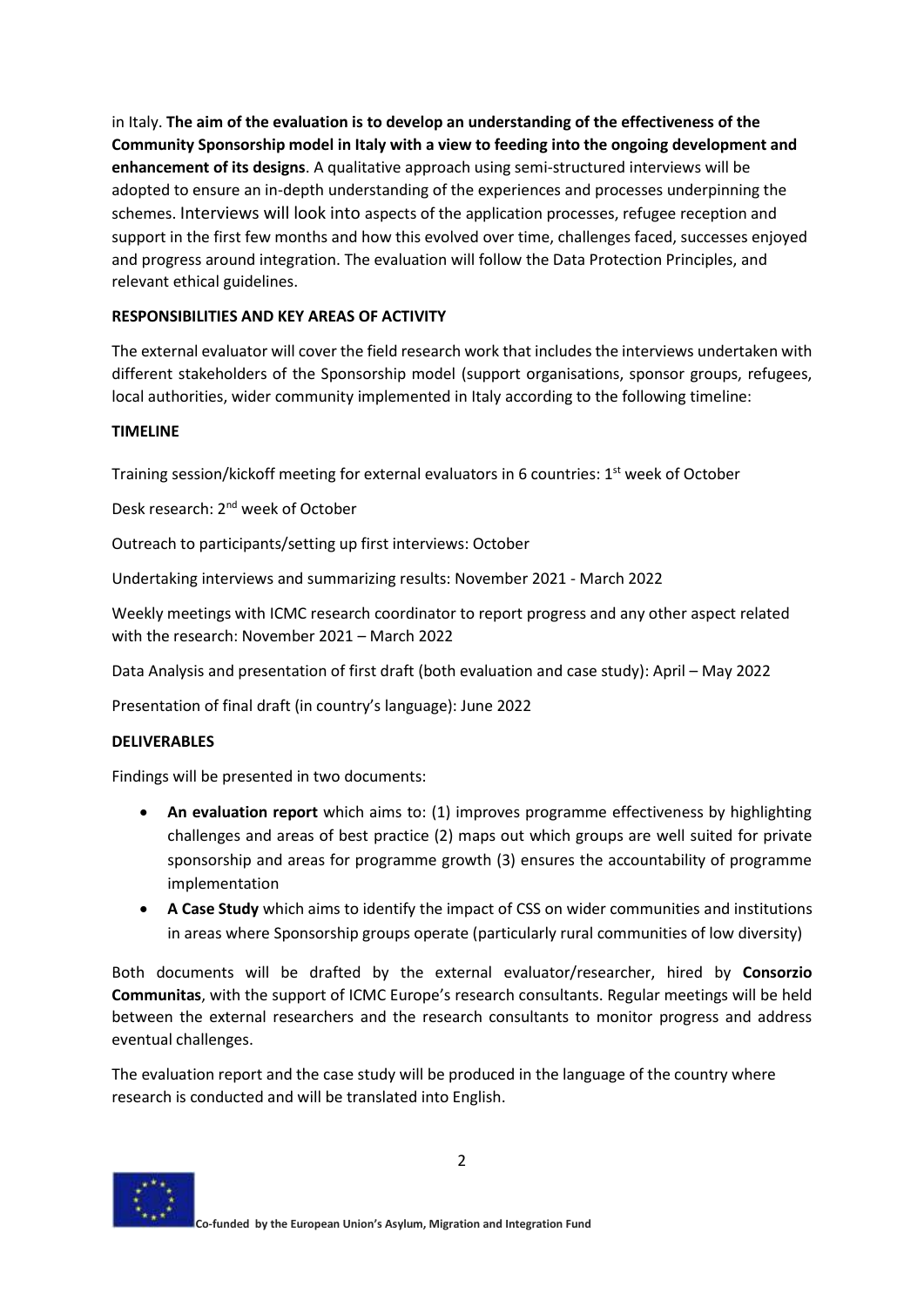#### **QUALIFICATIONS AND KEY COMPETENCIES**

The successful applicant will:

- Have the ability to work in an English spoken environment and demonstrate excellent writing and communication skills in Italian and English**.** Ability to communicate in Arabic is an asset.
- Possess experience in conducting and analysing qualitative research (in-depth interviews)
- Ability to reach out participants from wider members of the community for interviews in case studies.
- Have experience in applying ethical considerations to the collection and management of data
- Have experience in writing up research for non-academic audiences
- Be a good team player and have the ability to work collaboratively as a member of a research team
- Must have excellent organization and writing skills in **Italian and English**
- Ability to work to deadlines
- Proven professional experience in the migration and integration field.
- Possess strong computer skills in Microsoft programs and experience in various online platforms (Zoom, Teams, WebEx, etc.)
- Demonstrate proven interest in the work of **Consorzio Communitas** and enthusiasm for working within a European NGO environment.

## **CONDITIONS**

▪ Subcontract Agreement taking place between October 2021 – June 2022 with a maximum budget of **4.000,00** € (VAT inclusive).

▪ Work will require travel within Italy to conduct field research and may require limited travel within Europe which will be financed separately.

▪ The researcher should be available for first kickoff meeting during the first week of October and regular meetings with research coordinator from November – June 2022

**• Flexibility in timing of work will be required.** 

**TO APPLY**